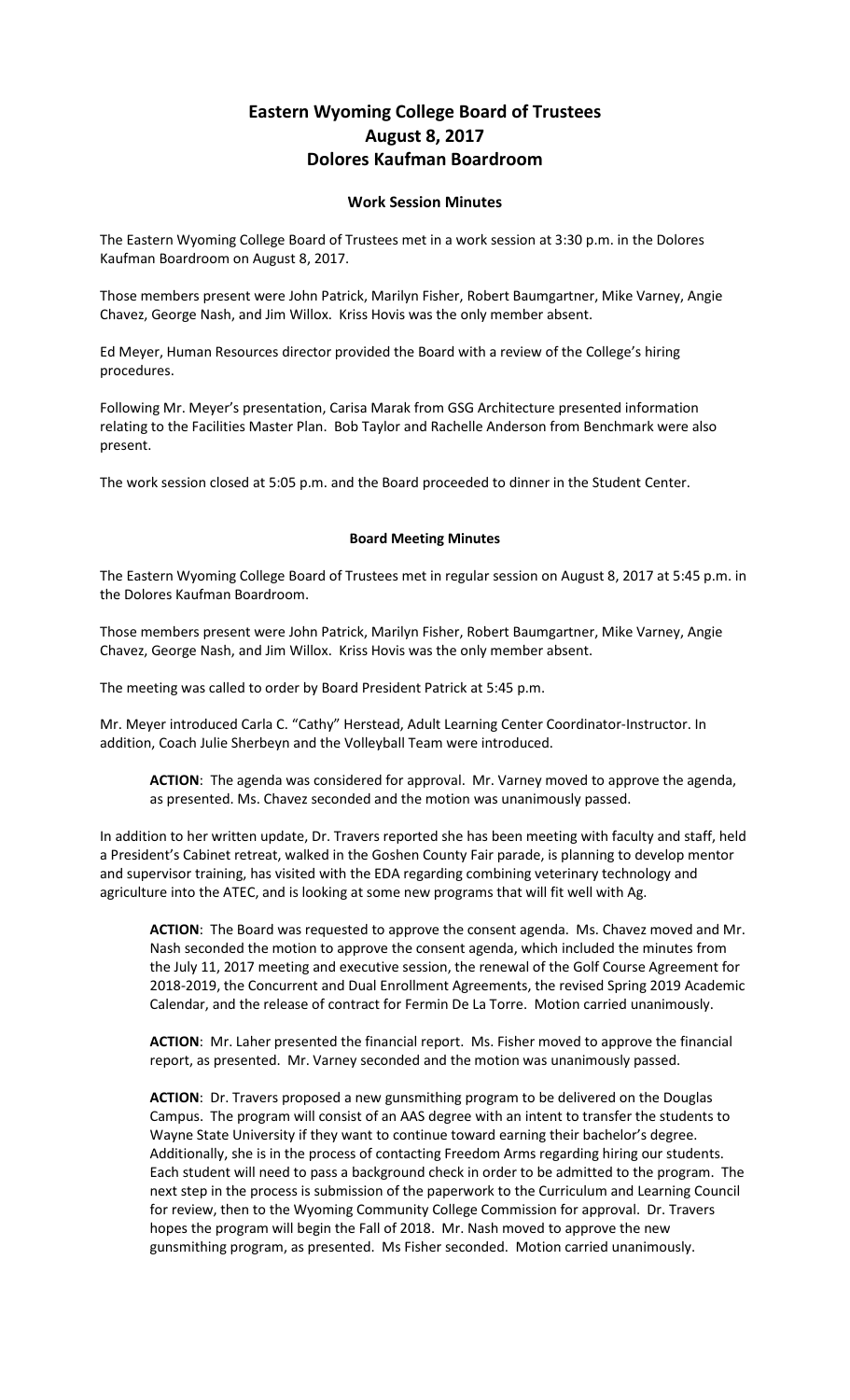**ACTION**: The Board was requested to approve on first reading revisions to Board Policy 1.1 College Board Organization and Powers. Revisions include adding a statement regarding the supervision of the district and an Administrative Rule on the Governance Philosophy. Comments included adding Governance to the new title and taking the proposed Administrative Rule and making it part of the Policy. Trustee Fisher moved to approve this policy on first reading; second by Ms. Chavez. Motion carried unanimously.

**ACTION**: Trustee Chavez moved to include the Administrative Rule with the Policy (Board Policy 1.1) as part of Governance; second by Mr. Nash. Motion carried unanimously.

**ACTION**: The Board was requested to consider the revisions to Board Policy 1.3. The only change to the Policy was deletion of the last paragraph which refers to the duties of the College President. These duties have been included in the revisions to Board Policy 1.1. Ms. Fisher moved to approve on first reading the changes to Board Policy 1.3 Election and Duties of Board, as presented. Ms. Chavez seconded and the motion was unanimously passed.

**ACTION**: Dr. Travers introduced a new Media Relations Policy, Board Policy 2.9. She stated she felt it was important to have a policy relating to appropriate contact with the media. Trustees voiced concerns relative to the timeliness of coaches contacting the media if they needed to coordinate with College Relations. Mr. Varney moved to approve on first reading Board Policy 2.9 Media Relations, as presented. Mr. Nash seconded. Discussion ensued. Motion failed unanimously.

**ACTION**: A new policy on emergency notification was presented to the Board. Board Policy 2.12 Emergency Notification or Issuance of a Campus Timely Warning Notice laid out how the College will respond when a "Campus Timely Warning Notice" or an "Emergency Notification" is issued. In addition, the Policy provides for a Decision Team which will coordinate and consult at least two members of the Team when issuing an emergency notification. Following the discussion, it was suggested by a Trustee to include the Campus Resource Officer on the Decision Team. Ms. Fisher moved to approve on first reading Board Policy 2.12 Emergency Notification or Issuance of a Campus Timely Warning Notice, as presented. Mr. Nash seconded and the motion was unanimously passed.

**ACTION**: New Board Policy 2.13 Social Media Policy was brought before the Board on first reading. The Social Media Policy encourages the appropriate use of social media as a method of communicating ideas and information, and as a part of the educational mission at EWC. A motion to approve on first reading Board Policy 2.13 Social Media Policy was made by Mr. Varney; second by Mr. Nash. Motion carried unanimously.

**ACTION**: Dr. Travers presented new Board Policy 2.14 Weapons. The policy provides for the prohibition of guns on campus and the allowed exceptions. Trustee Fisher moved and Trustee Chavez seconded the motion to approve on first reading new Board Policy 2.14 Weapons, as presented. Motion carried unanimously.

**ACTION**: New Board Policy 3.24 Whistleblower Policy was presented to the Board of Trustees. This new policy provides employees and students the opportunity to report conduct or suspected conduct they, in good faith, believe may violate federal, state, or local laws or EWC policy. Trustee Chavez moved to approve on first reading new Board Policy 3.24 Whistleblower Policy, as presented. Mr. Varney seconded and the motion was unanimously passed.

**ACTION**: The first reading of new Board Policy 6.1 Contracts and Agreements was brought before the Board for their consideration. Board Policy 6.1 establishes an orderly process for the approval of all contracts and agreements entered into by the College. Ms. Fisher moved to approve on first reading new Board Policy 6.1 Contracts and Agreements, as presented. Ms. Chavez seconded and the motion carried unanimously.

**ACTION**: Board Policy 6.2 Payment to Foreign Vendors is a new policy which provides a process for paying vendors outside the United States. Trustee Fisher moved and Trustee Chavez seconded the motion to approve on first reading new Board Policy 6.2 Payment to Foreign Vendors, as presented. Motion was unanimously passed.

**ACTION**: The Trustees were requested to approve the renumbering of Business Services Policies 6.1 through 6.10. The renumbering of the policies are necessary with the addition of two new policies; Contracts and Agreements and Payment to Foreign Vendors. Mr. Varney moved to